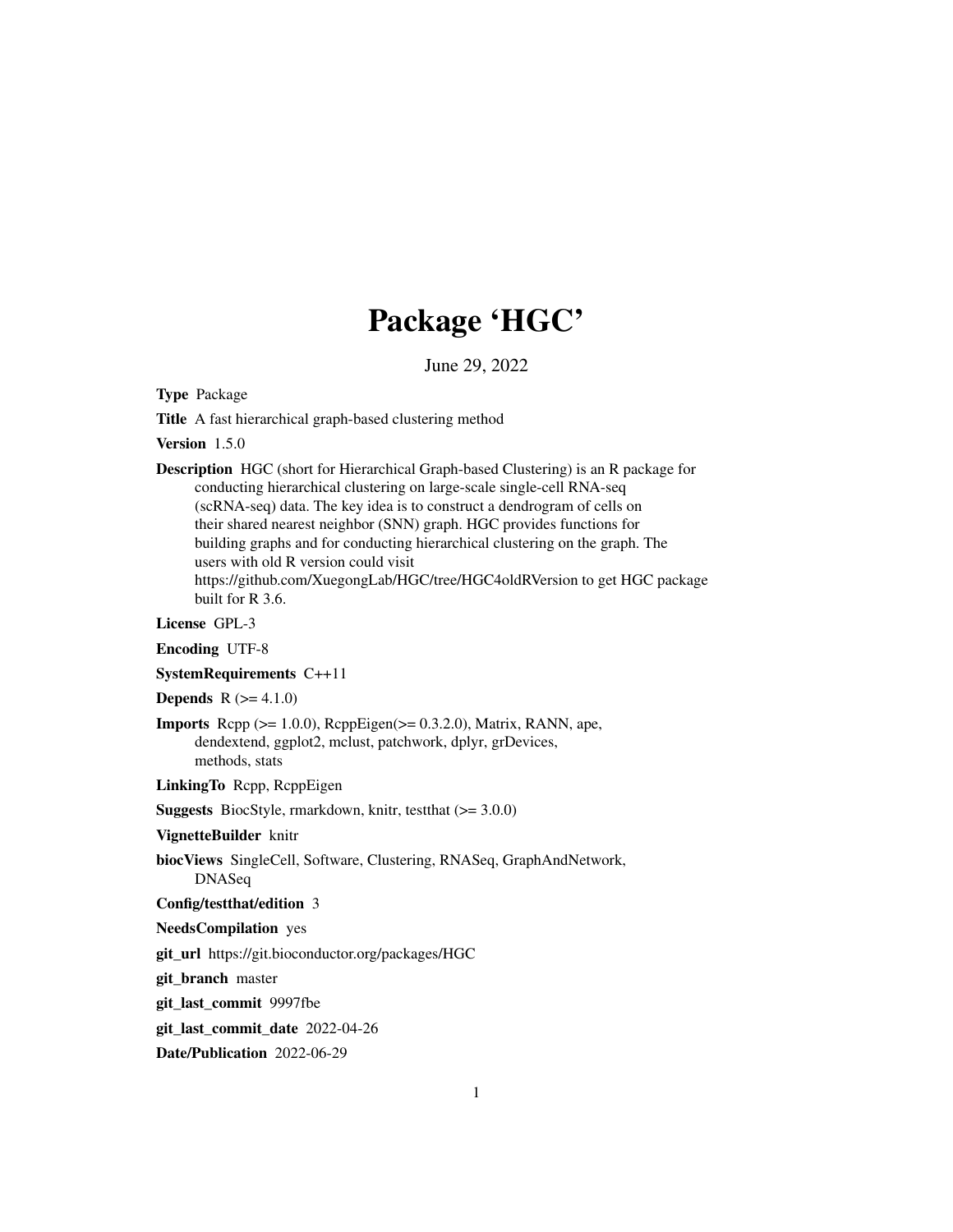<span id="page-1-0"></span>Author Zou Ziheng [aut], Hua Kui [aut], XGlab [cre, cph] Maintainer XGlab <xglab@mail.tsinghua.edu.cn>

# R topics documented:

| Index | 14 |
|-------|----|

CKNN.Construction *Building Unweighted Continuous K Nearest Neighbor Graph*

# Description

This function builds a Continuous K Nearest Neighbor (CKNN) graph in the input feature space using Euclidean distance metric.

# Usage

CKNN.Construction(mat, k, delta)

#### Arguments

| mat   | the input data saved as a numerical matrix. The columns are the features and the |
|-------|----------------------------------------------------------------------------------|
|       | rows are the samples.                                                            |
| k     | the number of nearest neighbors for building the CKNN graph.                     |
| delta | the parameter related with the distance threshold.                               |

# Details

This function fist built a KNN graph from the input data. Then the CKNN graph is built from the KNN graph. For node i and node j in the KNN graph, CKNN will link them if the distance  $d(i,j)$ between node i and node j is less than  $\delta$  times of the geometric mean of d\_k(i) and d\_k(j). Here  $\delta$  is the parameter,  $d_k(i)$  and  $d_k(j)$  are the distances from node i or node j to their k nearest neighbor.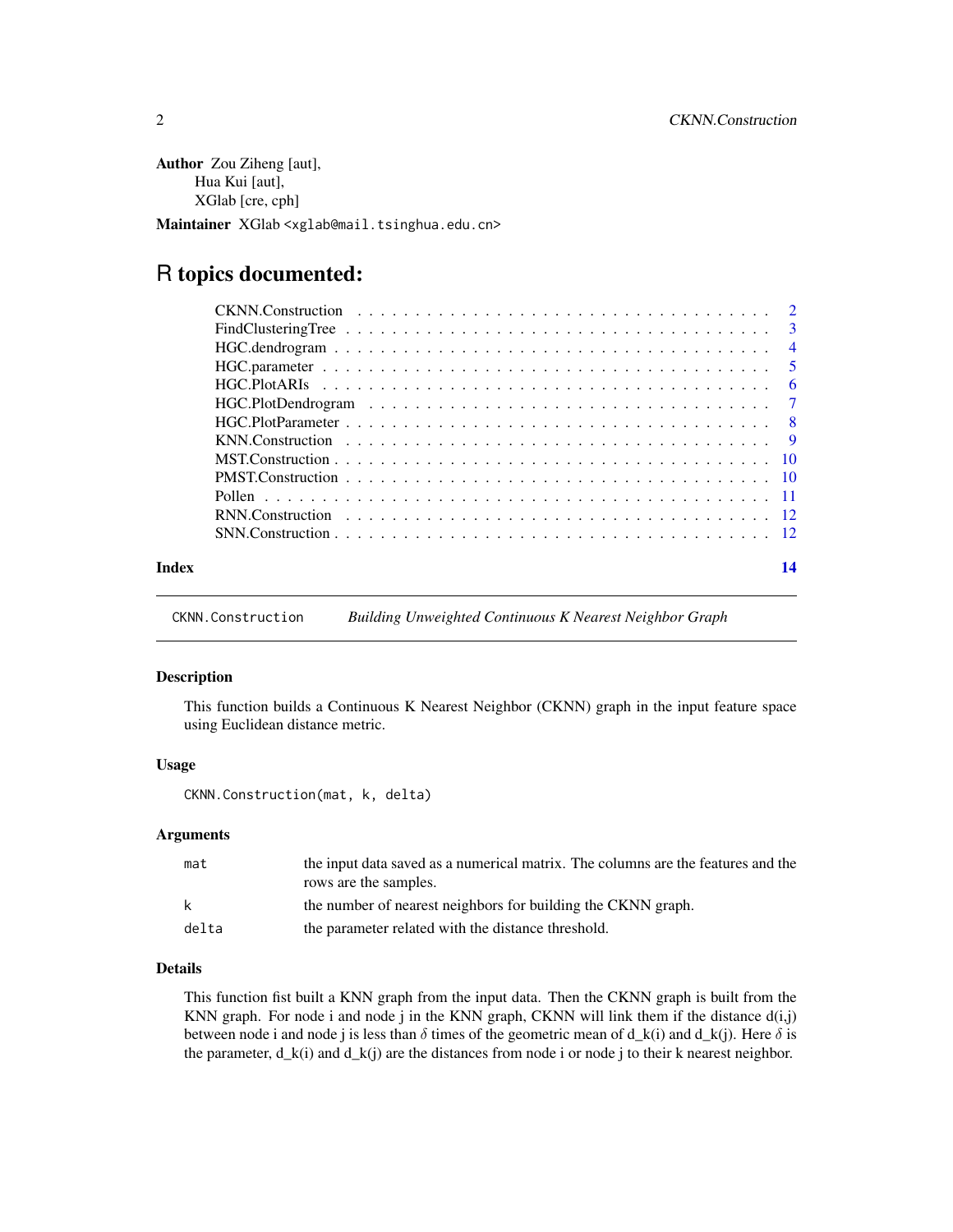# <span id="page-2-0"></span>FindClusteringTree 3

# Value

An n by n binary dgCMatrix object C, where n is the number of input samples. The matrix C is the adjacency matrix of the built CKNN graph.  $C[i,j] = 1$  means that there is an edge between sample i and sample j.

# Examples

```
data(Pollen)
Pollen.PCs <- Pollen[["PCs"]]
G <- CKNN.Construction(Pollen.PCs)
```
FindClusteringTree *The HGC algorithm embedded in Seurat pipeline*

#### Description

The function runs hierarchical clustering with HGC. dendrogram on the SNN or KNN calculated by the Seurat pipeline. The output clustering tree is also packaged in the Seurat object.

#### Usage

FindClusteringTree(object, graph.type)

#### Arguments

| object     | The Seurat object containing the graphs built with scRNA-seq data.                                               |
|------------|------------------------------------------------------------------------------------------------------------------|
| graph.type | The type of graphs used for the hierarchical clustering, could be "SNN" or<br>"KNN". The default value is "SNN". |

# Details

For the KNN graph, we symmetrize it by adding its transposition on the graph. And for the details of data preprocessing and graph construction by Seurat, please check the Seurat vignettes.

# Value

An Seurat object. The clustering tree is saved under the item graphs, i.e. object@graphs\$ClusteringTree.

# Note

The function needs the R package Seurat. We recommend that the version of Seurat is higher than version 3.0.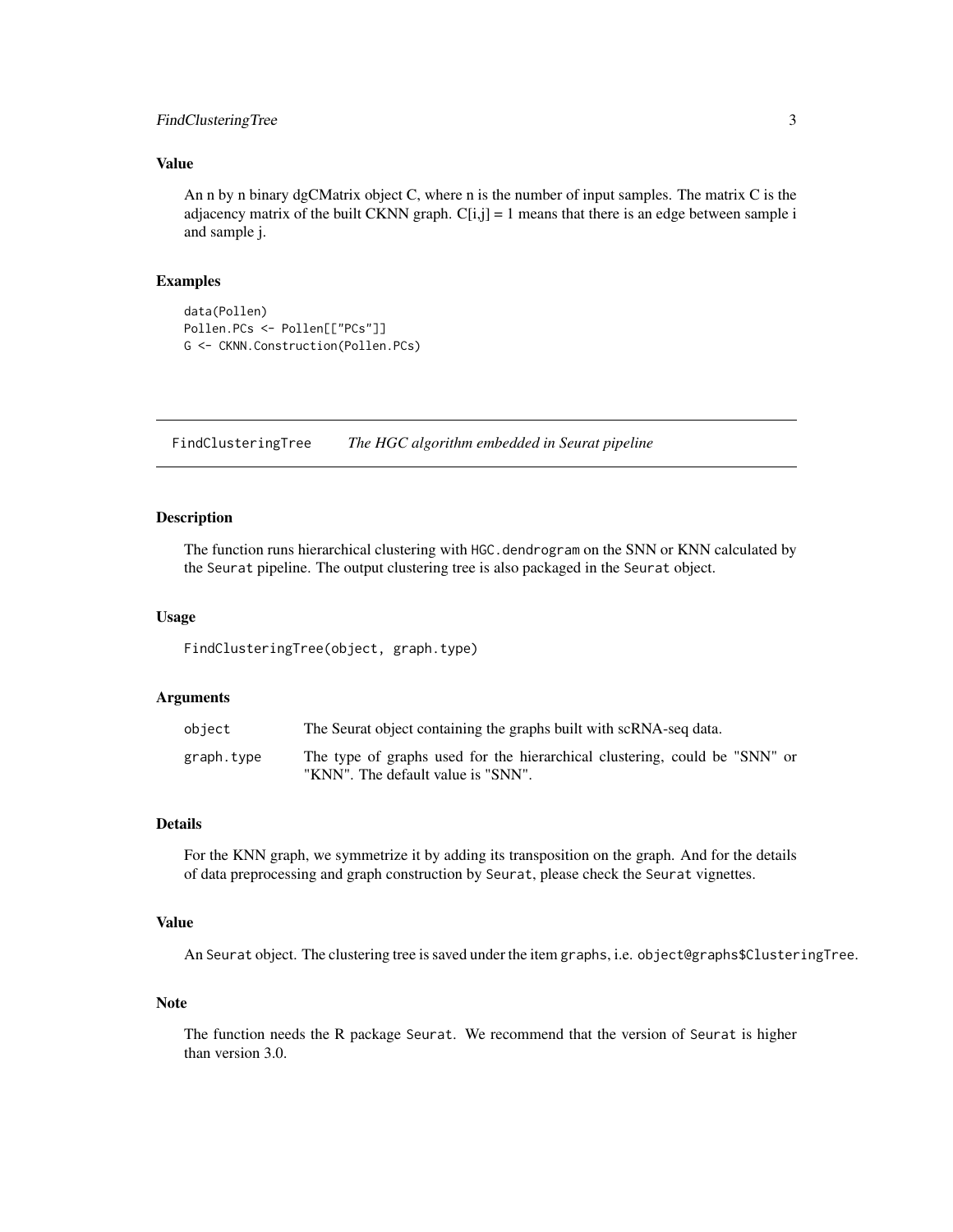# Examples

```
## Do not run
# require(Seurat)
## DemoData is a input gene expression matrix.
# DemoData.seuratobj <- CreateSeuratObject(counts = DemoData,
# min.cells = 20)
# DemoData.seuratobj <- NormalizeData(object = DemoData.seuratobj,
# verbose = F)
# DemoData.seuratobj <- ScaleData(object = DemoData.seuratobj,
# features = row.names(DemoData.seuratobj),
# verbose = F)
# DemoData.seuratobj <- FindVariableFeatures(object = DemoData.seuratobj,
# nfeatures = 2000, verbose = F)
# DemoData.seuratobj <- RunPCA(object = DemoData.seuratobj,
# npcs = 100, verbose = F)
# DemoData.seuratobj <- FindNeighbors(object = DemoData.seuratobj,
# nn.eps = 0.5, k.param = 30,
# dims = 1:25, verbose = F)
# DemoData.seuratobj <- FindClusteringTree(object = DemoData.seuratobj,
# graph.type = "SNN")
```
HGC.dendrogram *Hierarchical Graph-based Clustering*

#### Description

Hierarchical clustering on a given undirected graph.

#### Usage

HGC.dendrogram(G)

#### Arguments

G an object which represents the adjacency matrix of the graph, where G[i,j] is the weight of the edge between node i and node j, and zero means no link. The supported data structures include matrix, dgCMatrix, graph, and igraph.

#### Details

The function runs a hierarchical clustering on the given graph. It is a recursive procedure of two steps, first, the node pair sampling ratio is used as the distance metric to search the nearest neighbor pairs. Then the neighbor pair are merged and the graph is updated. The whole procedure is accelerated using the nearest neighbor chain algorithm. The algorithm stops when there's only one node left in the updated graph.

<span id="page-3-0"></span>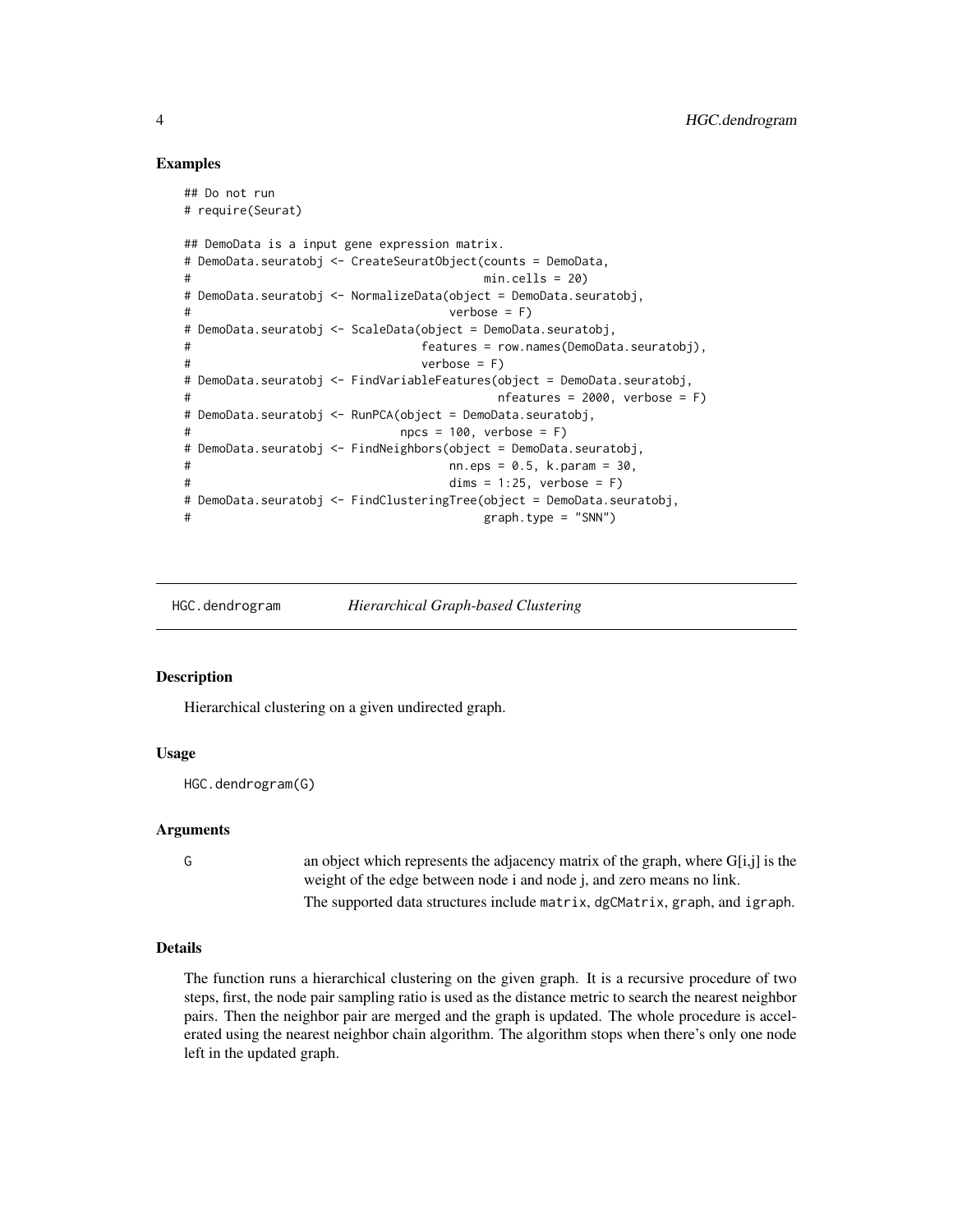# <span id="page-4-0"></span>HGC.parameter 5

# Value

An object of class hclust defined by the hclust function in the stats package. It is a list containing the clustering tree information with the components:

| merge       | an $n-1$ by 2 matrix. It records the two nodes in each merging step.                |
|-------------|-------------------------------------------------------------------------------------|
| height      | a set of $n-1$ real values. It is the height of the non-leaf nodes in the tree.     |
| order       | a vector giving the permutation of the original observations suitable for plotting. |
| labels      | labels for the objects being clustered. Same as the rownames of G in default.       |
| call        | the call which produced the result.                                                 |
| method      | the cluster method that has been used.                                              |
| dist.method | the distance used here.                                                             |
|             |                                                                                     |

More details about the components are in the [hclust.](#page-0-0)

# Examples

```
data(Pollen)
Pollen.PCs <- Pollen[["PCs"]]
G <- SNN.Construction(Pollen.PCs, 25, 0.15)
tree = HGC.dendrogram(G)
```

|  | HGC.parameter | Recording the Parameters of the Graph-based Hierarchical Clustering |
|--|---------------|---------------------------------------------------------------------|
|--|---------------|---------------------------------------------------------------------|

# Description

This function records and outputs the length of the nearest neighbor chain and the average neighbor number in each iteration of hierarchical clustering. These values can be used for the time complexity analysis of HGC.dendrogram.

# Usage

```
HGC.parameter(G)
```
# Arguments

G an undirected graph saved as a dgCMatrix. The matrix G is the adjacency matrix of the graph, and element G[i,j] is the weight of the edge between node i and node j. Zeros in the matrix mean no link between nodes here.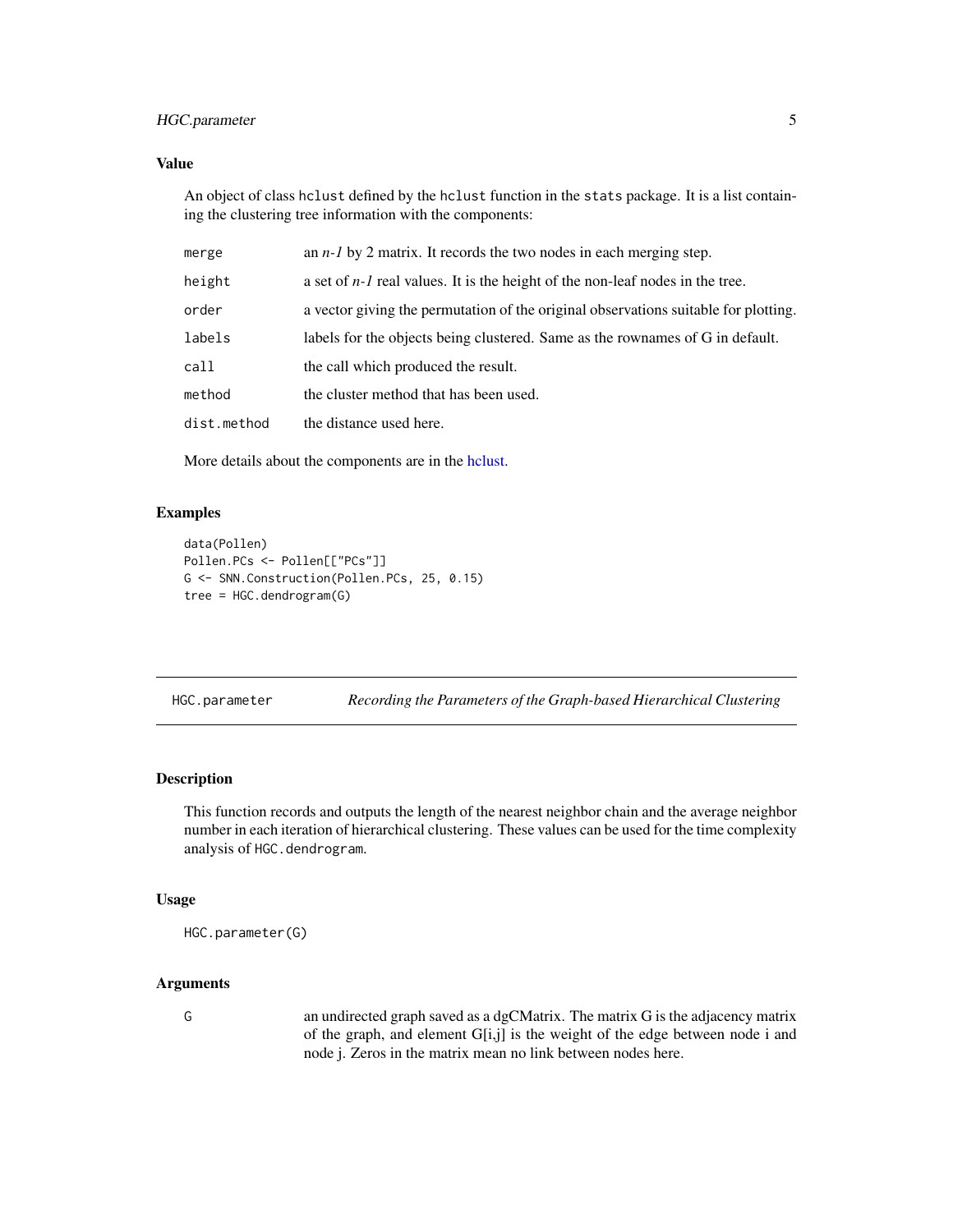# <span id="page-5-0"></span>Details

This function contains the whole function of HGC.dendrogram, but will record the key parameters during the whole process. The function is provided for advanced users to conduct time complexity analysis on their own data. The construction of the dendrogram is a recursive procedure of two steps: 1.finding the nearest neighbour pair, 2. merge the node pair and update the graph. For different data structures of graph, there's a trade-off between the time consumptions of the two steps. Generally speaking, storing more information about the graph makes it faster to find the nearest neighbour pair (step 1) but slower to update the graph (step 2). We have experimented serval datasets and chosen the best data structure in HGC. dendrogram for the overall efficiency.

# Value

A 2 by m matrix. The two rows of the matrix are the nearest neighbor chain length and the average neighbor number. m is equal to n-s, where s is the number of unconnected parts in the graph.

#### Examples

```
data(Pollen)
Pollen.PCs <- Pollen[["PCs"]]
G <- SNN.Construction(Pollen.PCs, 25, 0.15)
record = HGC.parameter(G)
```

| HGC.PlotARIs | Calculating and Visualizing ARIs of the clustering results with given |
|--------------|-----------------------------------------------------------------------|
|              | labels                                                                |

# Description

The function cut the dendrogram into specific clusters at different levels and compared the clusterings with given labels using Adjusted Rand Index (ARI)

# Usage

```
HGC.PlotARIs(tree, k.min, k.max, labels, return.ARI)
```
# Arguments

| tree       | the input clustering tree saved as holust data structure.                                                                                                          |
|------------|--------------------------------------------------------------------------------------------------------------------------------------------------------------------|
| k.min      | the minimum number to cut the tree.                                                                                                                                |
| k.max      | the maximum number to cut the tree.                                                                                                                                |
| labels     | a data frame or a matrix to store the label information. Different labels should<br>be in different columns and the users should name the columns correspondingly. |
| return.ARI | a bool variable to choose whether output the ARI matrix.                                                                                                           |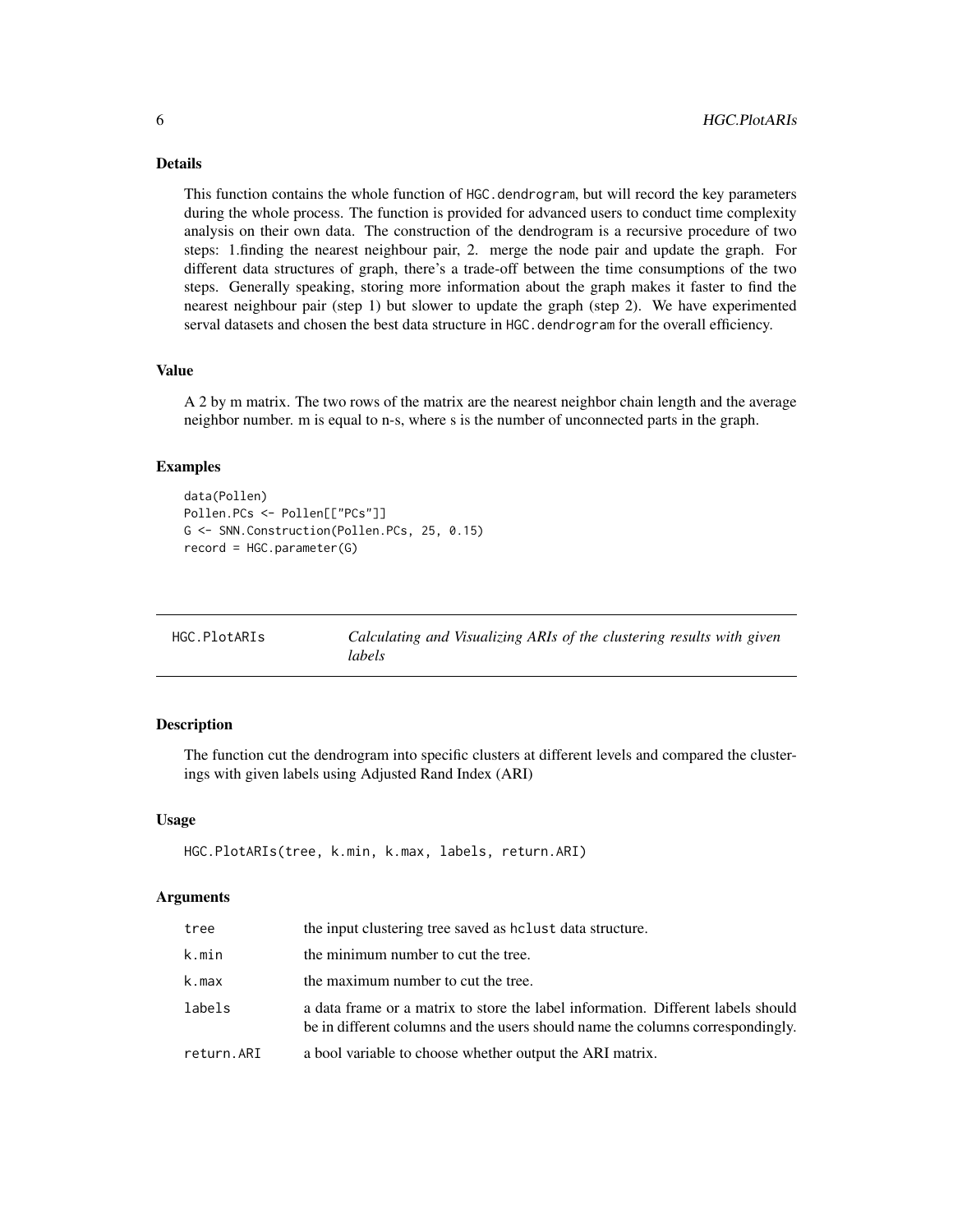# <span id="page-6-0"></span>Details

ARI is a widely used index to evaluate the consistence between two partitions of the same samples. This function will first cut a given tree into specific number of clusters using the function cutree. Then it calculates the ARIs between the clustering result and the given labels with the help of R package mclust. The function does such cutting and calculation for different ks between k.min and k.max. Finally it visualize these results using a line chart. ARIs with different labels are shown as different lines with different colors in the figure.

# Value

A line chart will be drawn and a matrix of the ARIs will be returned.

#### Examples

```
data(Pollen)
Pollen.PCs <- Pollen[["PCs"]]
Pollen.Label.Tissue <- Pollen[["Tissue"]]
Pollen.Label.CellLine <- Pollen[["CellLine"]]
Pollen.SNN <- SNN.Construction(Pollen.PCs)
Pollen.ClusteringTree <- HGC.dendrogram(G = Pollen.SNN)
Pollen.labels <- data.frame(Tissue = Pollen.Label.Tissue,
                            CellLine = Pollen.Label.CellLine)
HGC.PlotARIs(tree = Pollen.ClusteringTree,
                            k.min = 2, k.max = 15,
                            labels = Pollen.labels)
```
HGC.PlotDendrogram *Visualizing the dendrogram*

# Description

The function will plot the dendrogram, with different colors for different clusters.

#### Usage

```
HGC.PlotDendrogram(tree, k, plot.label, labels)
```
#### Arguments

| tree       | the input clustering tree saved as holist data structure.                                                                                                                                                                                                                                        |
|------------|--------------------------------------------------------------------------------------------------------------------------------------------------------------------------------------------------------------------------------------------------------------------------------------------------|
| k          | the number of clusters to cut the tree into.                                                                                                                                                                                                                                                     |
| plot.label | a bool variable. It decides whether the function will add color bars.                                                                                                                                                                                                                            |
| labels     | a data frame or a matrix to store the label information. Different labels should<br>be in different columns and the users should name the columns correspond-<br>ingly. The label information will show in the figure as color bars below the<br>dendrogram, and each label takes one color bar. |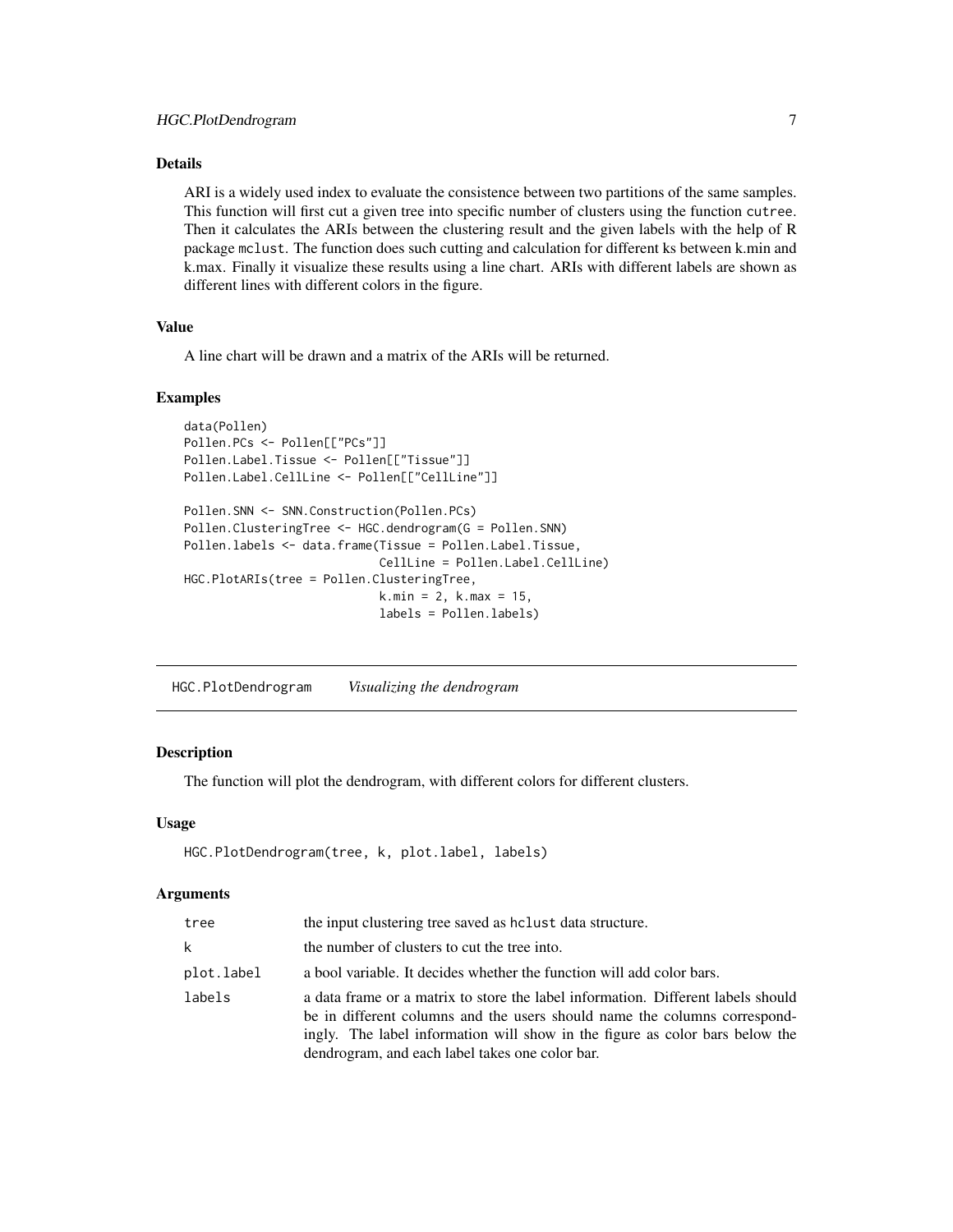# <span id="page-7-0"></span>Details

The function plots the clustering tree, with alternative colors showing the clustering results and the label information. It is based on the R package dendextend which contains many parameters for the visualization. For users' convenience, most of the parameters are set to be the default value. Advanced users could visit the vignette of dendextend for more flexible visualization.

# Value

The function will return 1 if the dendrogram is successfully drawn.

#### Examples

```
data(Pollen)
Pollen.PCs <- Pollen[["PCs"]]
Pollen.Label.Tissue <- Pollen[["Tissue"]]
Pollen.Label.CellLine <- Pollen[["CellLine"]]
Pollen.SNN <- SNN.Construction(Pollen.PCs)
Pollen.ClusteringTree <- HGC.dendrogram(G = Pollen.SNN)
Pollen.labels <- data.frame(Tissue = Pollen.Label.Tissue,
                            CellLine = Pollen.Label.CellLine)
HGC.PlotDendrogram(tree = Pollen.ClusteringTree,
                    k = 5, plot.label = TRUE,
                    labels = Pollen.labels)
```
HGC.PlotParameter *Visualizing the Parameter Records during Clustering*

# Description

The function visualizes the parameter output from HGC.parameter.

#### Usage

```
HGC.PlotParameter(record, parameter)
```
#### Arguments

| record    | the input record matrix of parameters from HGC, parameter.                                                                        |
|-----------|-----------------------------------------------------------------------------------------------------------------------------------|
| parameter | a string with alternatives "CL" or "ANN". Choose "CL" to plot the chain lengths<br>and "ANN" to plot the average neighbor number. |

# Details

The chain length(CL) and average neighbor number(ANN) are key factors related with the time complexity of clustering by HGC. The function provides the visualization of them.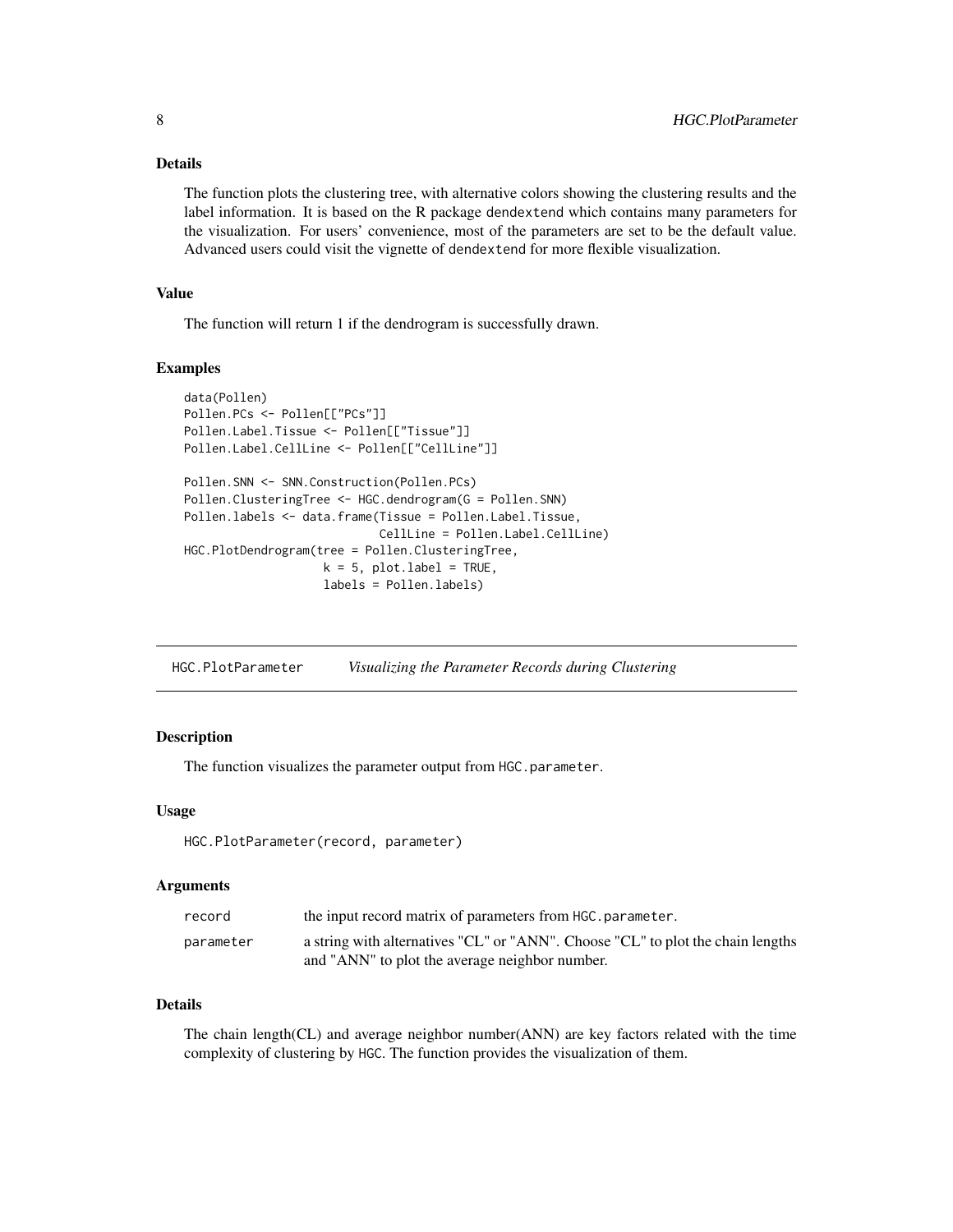# <span id="page-8-0"></span>KNN.Construction 9

# Value

The function will return 1 if the dendrogram is successfully drawn.

# Examples

```
data(Pollen)
Pollen.PCs <- Pollen[["PCs"]]
Pollen.SNN <- SNN.Construction(Pollen.PCs)
Pollen.ParameterRecord <- HGC.parameter(G = Pollen.SNN)
HGC.PlotParameter(Pollen.ParameterRecord, parameter = "CL")
HGC.PlotParameter(Pollen.ParameterRecord, parameter = "ANN")
```
KNN.Construction *Building Unweighted K Nearest Neighbor Graph*

## Description

This function builds an Unweighted K Nearest Neighbor (KNN) graph in the input feature space using Euclidean distance metric.

#### Usage

```
KNN.Construction(mat, k)
```
# Arguments

| mat | the input data saved as a numerical matrix. The columns are the features and the |
|-----|----------------------------------------------------------------------------------|
|     | rows are the samples.                                                            |
| k   | the number of nearest neighbors for building the KNN graph.                      |

# Details

This function builds a KNN graph of the input data. The main function comes from the R package RANN.

# Value

An n by n binary dgCMatrix object C, where n is the number of input samples. The matrix C is the adjacency matrix of the built KNN graph.  $C[i,j] = 1$  means that there is an edge between sample i and sample j.

#### Examples

```
data(Pollen)
Pollen.PCs <- Pollen[["PCs"]]
G <- KNN.Construction(Pollen.PCs)
```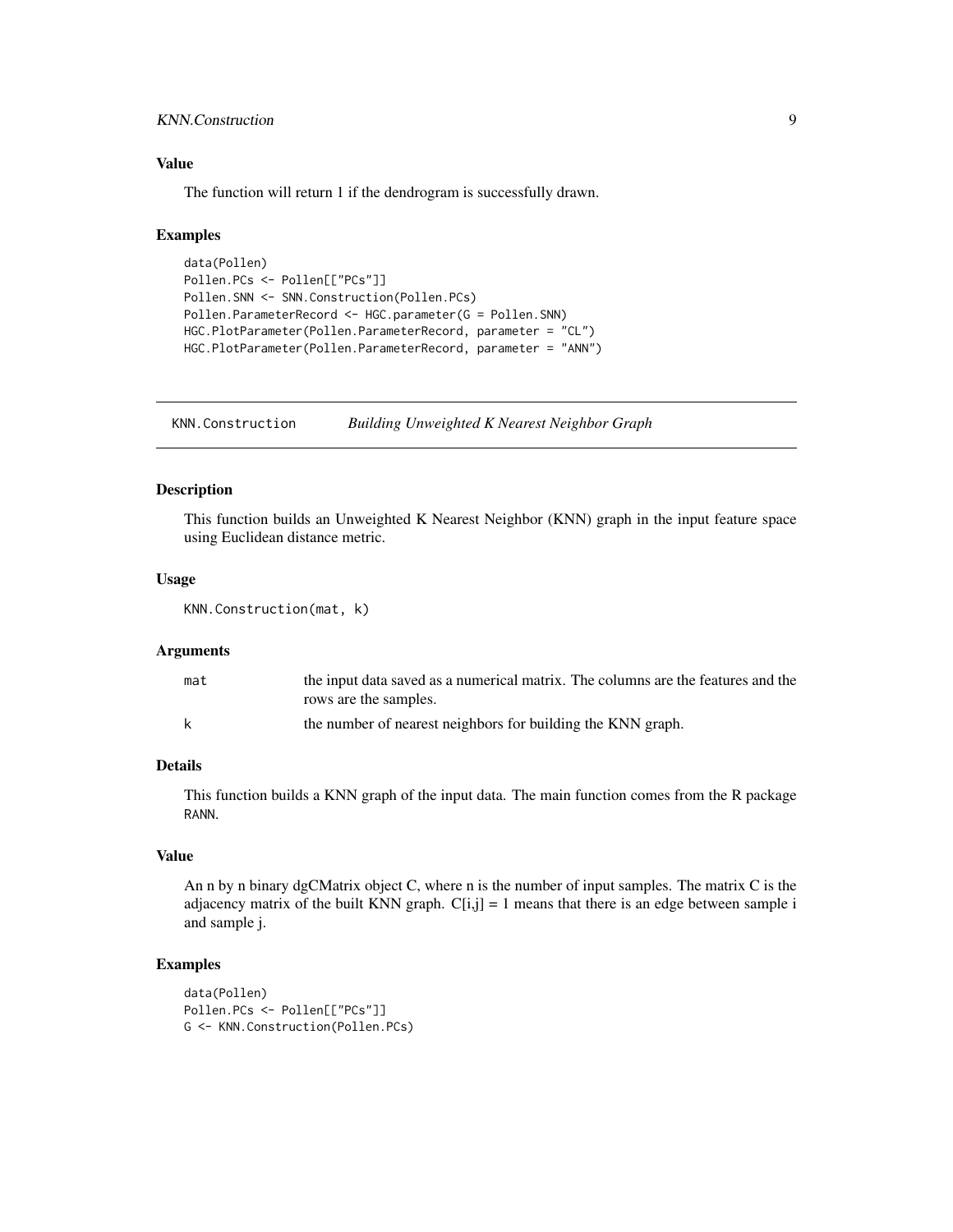<span id="page-9-0"></span>

#### Description

This function builds an Unweighted Minimum Spanning Tree (MST) graph in the input feature space using Euclidean distance metric.

#### Usage

```
MST.Construction(mat)
```
#### Arguments

mat the input data saved as a numerical matrix. The columns are the features and the rows are the samples.

# Details

This function builds a MST graph of the input data. The main function come from the R package ape.

#### Value

An n by n binary dgCMatrix object C, where n is the number of input samples. The matrix C is the adjacency matrix of the built MST graph.  $C[i,j] = 1$  means that there is an edge between sample i and sample j.

# Examples

```
data(Pollen)
Pollen.PCs <- Pollen[["PCs"]]
G <- MST.Construction(Pollen.PCs)
```
PMST.Construction *Building Unweighted Perturbed Minimum Spanning Tree Graph*

# Description

This function builds an Unweighted Perturbed Minimum Spanning Tree (PMST) graph in the input feature space using Euclidean distance metric.

#### Usage

```
PMST.Construction(mat, iter, r)
```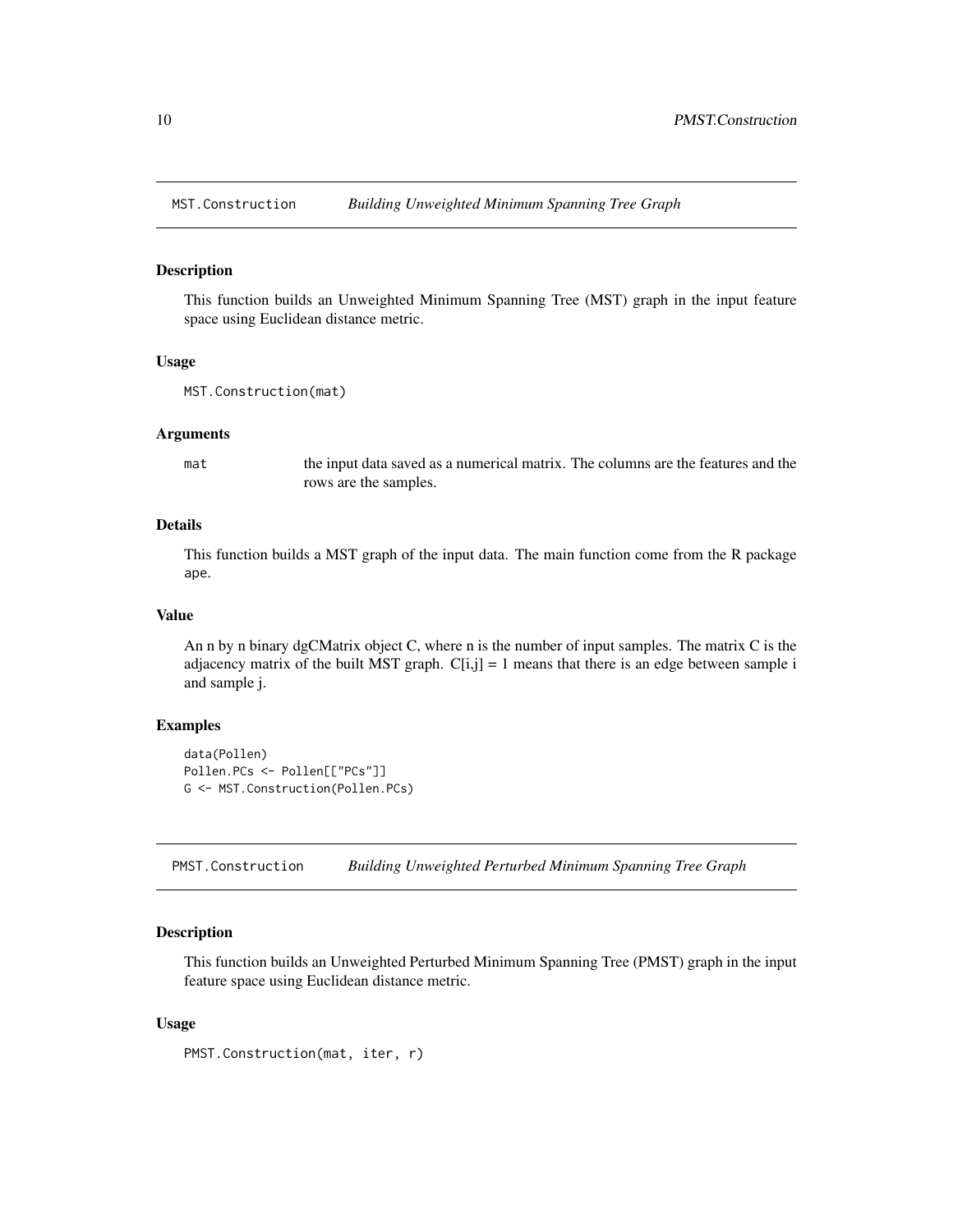#### <span id="page-10-0"></span>Pollen 2008 and 2009 and 2009 and 2009 and 2009 and 2009 and 2009 and 2009 and 2009 and 2009 and 2009 and 2009  $\pm 11$

#### Arguments

| mat  | the input data saved as a numerical matrix. The columns are the features and the<br>rows are the samples. |
|------|-----------------------------------------------------------------------------------------------------------|
| iter | the number of perturbation.                                                                               |
|      | the parameter about the strength of the perturbation.                                                     |

# Details

The function builds a PMST graph of the input data. PMST is the combination of a number of MSTs, which are built in the perturbed data spaces.

# Value

An n by n binary dgCMatrix object C, where n is the number of input samples. The matrix C is the adjacency matrix of the built PMST graph.  $C[i,j] = 1$  means that there is an edge between sample i and sample j.

### Examples

```
data(Pollen)
Pollen.PCs <- Pollen[["PCs"]]
G <- PMST.Construction(Pollen.PCs)
```
Pollen *Embeddings of the Pollen datasets in the principal component space.*

# Description

The dataset is the low dimensional principal components and labels of cells from the Pollen dataset. The 301 cells are from 11 different cell lines and are classified into 4 tissues.

# Format

An object of class list.

The list contains three elements: First, a matrix with 301 rows and 25 columns, saved as Pollen[["PCs"]]. The rows are cells and columns are principal components. Second, the label in tissue level, saved as a vector in Pollen[["Tissue"]]. Third, the label in cell line level, saved as a vector in Pollen[["CellLine"]].

#### Source

<https://www.nature.com/articles/nbt.2967>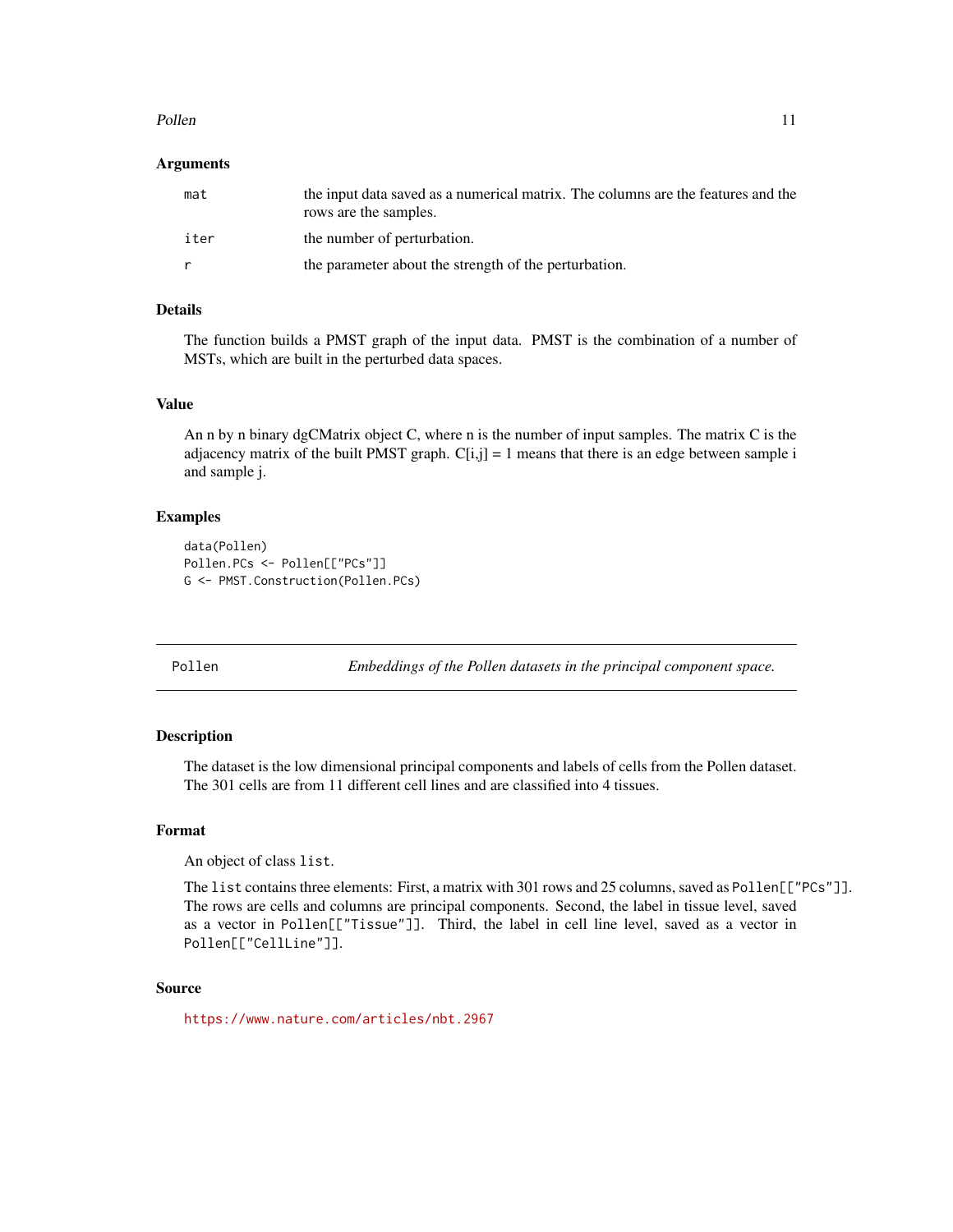<span id="page-11-0"></span>

#### Description

This function builds an  $\epsilon$  Nearest Neighbor graph in the input feature space using Euclidean distance metric.

#### Usage

RNN.Construction(mat, max\_dist)

# Arguments

| mat      | the input data saved as a numerical matrix. The columns are the features and the<br>rows are the samples. |
|----------|-----------------------------------------------------------------------------------------------------------|
| max dist | the threshold distance. The edges whose lengths are less than max dist will be<br>kept in the graph.      |

# Details

The function builds an  $\epsilon$  Nearest Neighbor graph which saved as a sparse matrix.

#### Value

An n by n binary dgCMatrix object C, where n is the number of input samples. The matrix C is the adjacency matrix of the built RNN graph.  $C[i,j] = 1$  means that there is an edge between sample i and sample j.

# Examples

```
data(Pollen)
Pollen.PCs <- Pollen[["PCs"]]
G <- RNN.Construction(Pollen.PCs, 20)
```
SNN.Construction *Building Unweighted Shared Nearest Neighbor Graph*

#### Description

This function builds a Shared Nearest Neighbor (SNN) graph in the input feature space using Euclidean distance metric.

#### Usage

SNN.Construction(mat, k, threshold)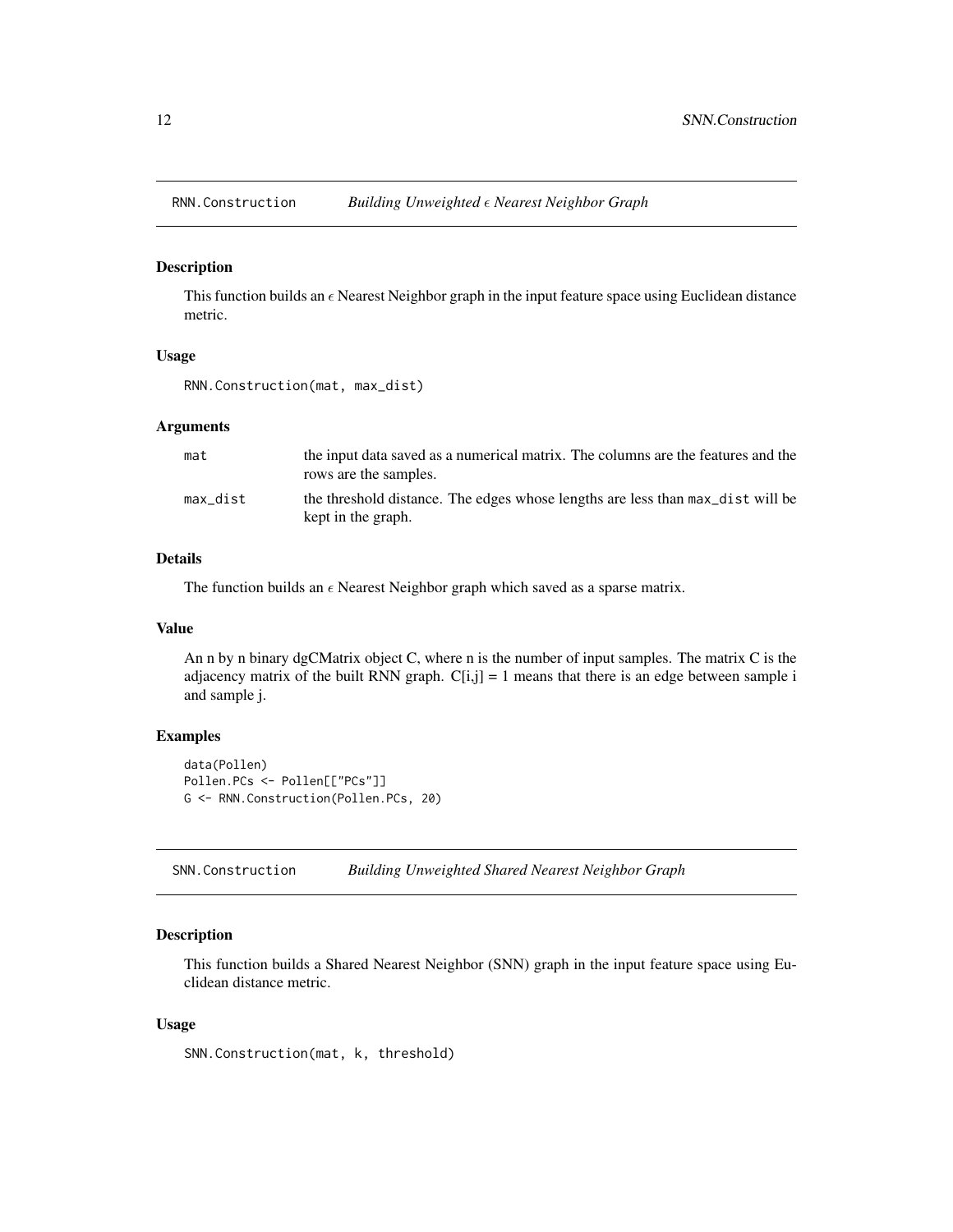# SNN.Construction 13

# Arguments

| mat       | the input data saved as a numerical matrix. The columns are the features and the<br>rows are the samples.                                       |
|-----------|-------------------------------------------------------------------------------------------------------------------------------------------------|
| k         | the number of nearest neighbor number to build the original KNN.                                                                                |
| threshold | the threshold parameter for the Jaccard index. The edges in KNN whose Jaccard<br>indices are lower than it will be removed in building the SNN. |

# Details

The function builds an SNN which saved as a sparse matrix.

# Value

An n by n binary dgCMatrix object C, where n is the number of input samples. The matrix C is the adjacency matrix of the built SNN graph.  $C[i,j] = 1$  means that there is an edge between sample i and sample j.

# Examples

```
data(Pollen)
Pollen.PCs <- Pollen[["PCs"]]
G <- SNN.Construction(Pollen.PCs)
```